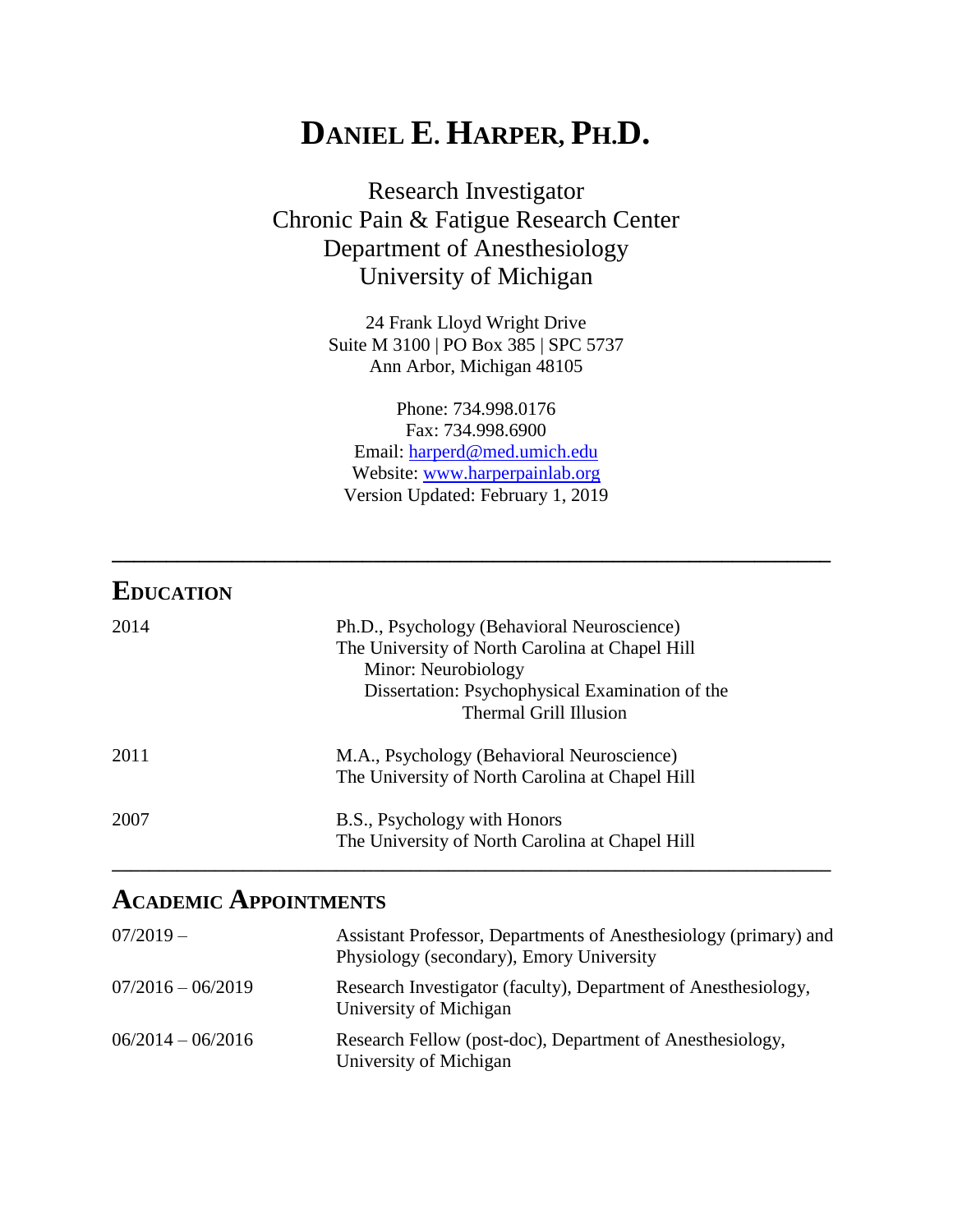## **RESEARCH SUPPORT**

| $07/01/2019 - 06/30/2022$ | Principal Investigator                                                                                                                                                   |
|---------------------------|--------------------------------------------------------------------------------------------------------------------------------------------------------------------------|
|                           | Mechanistic Characterization of Pain in Temporomandibular<br>Disorders: Does Pain Centralization Influence Responsiveness to<br><b>Peripherally Targeted Treatments?</b> |
|                           | NIH (NIDCR) Grant # R00-DE026810                                                                                                                                         |
|                           | Annual Total Costs: \$249,000                                                                                                                                            |
|                           | *Funding contingent upon release by NIDCR, exact dates TBD                                                                                                               |
| $07/01/2019 - 06/30/2022$ | Principal Investigator                                                                                                                                                   |
|                           | Metabolic Brain Correlates of Sensory Experience: Cause or<br>Consequence of Pain?                                                                                       |
|                           | Emory Health Sciences Center: Woodruff Scholar Early<br>Independence Award                                                                                               |
|                           | Award Total: \$50,000                                                                                                                                                    |
| $04/01/2017 - 06/30/2019$ | Principal Investigator                                                                                                                                                   |
|                           | Mechanistic Characterization of Pain in Temporomandibular<br>Disorders: Does Pain Centralization Influence Responsiveness to<br><b>Peripherally Targeted Treatments?</b> |
|                           | NIH (NIDCR) Grant # K99-DE026810                                                                                                                                         |
|                           | Annual Direct Costs: \$109,500                                                                                                                                           |
| $02/01/2016 - 01/31/2018$ | Co-Investigator                                                                                                                                                          |
|                           | Pain Centralization and Peripheral Neuropathy in<br>Temporomandibular Joint Disorder: A Tale of Two Mechanisms                                                           |
|                           | Michigan Institute for Clinical and Health Research (MICHR)<br><b>Translational Science Award</b>                                                                        |
|                           | Award Total: \$50,000                                                                                                                                                    |
| $06/01/2014 - 03/31/2017$ | Trainee / Scholar                                                                                                                                                        |
|                           | University of Michigan's TMJD and Orofacial Pain<br>Interdisciplinary Consortium                                                                                         |
|                           | NIH (NIDCR) Grant # K12-DE023574                                                                                                                                         |
|                           | Annual Direct Costs: \$497,890                                                                                                                                           |

\_\_\_\_\_\_\_\_\_\_\_\_\_\_\_\_\_\_\_\_\_\_\_\_\_\_\_\_\_\_\_\_\_\_\_\_\_\_\_\_\_\_\_\_\_\_\_\_\_\_\_\_\_\_\_\_\_\_\_\_\_\_\_\_\_\_\_\_\_\_\_\_\_\_\_\_\_\_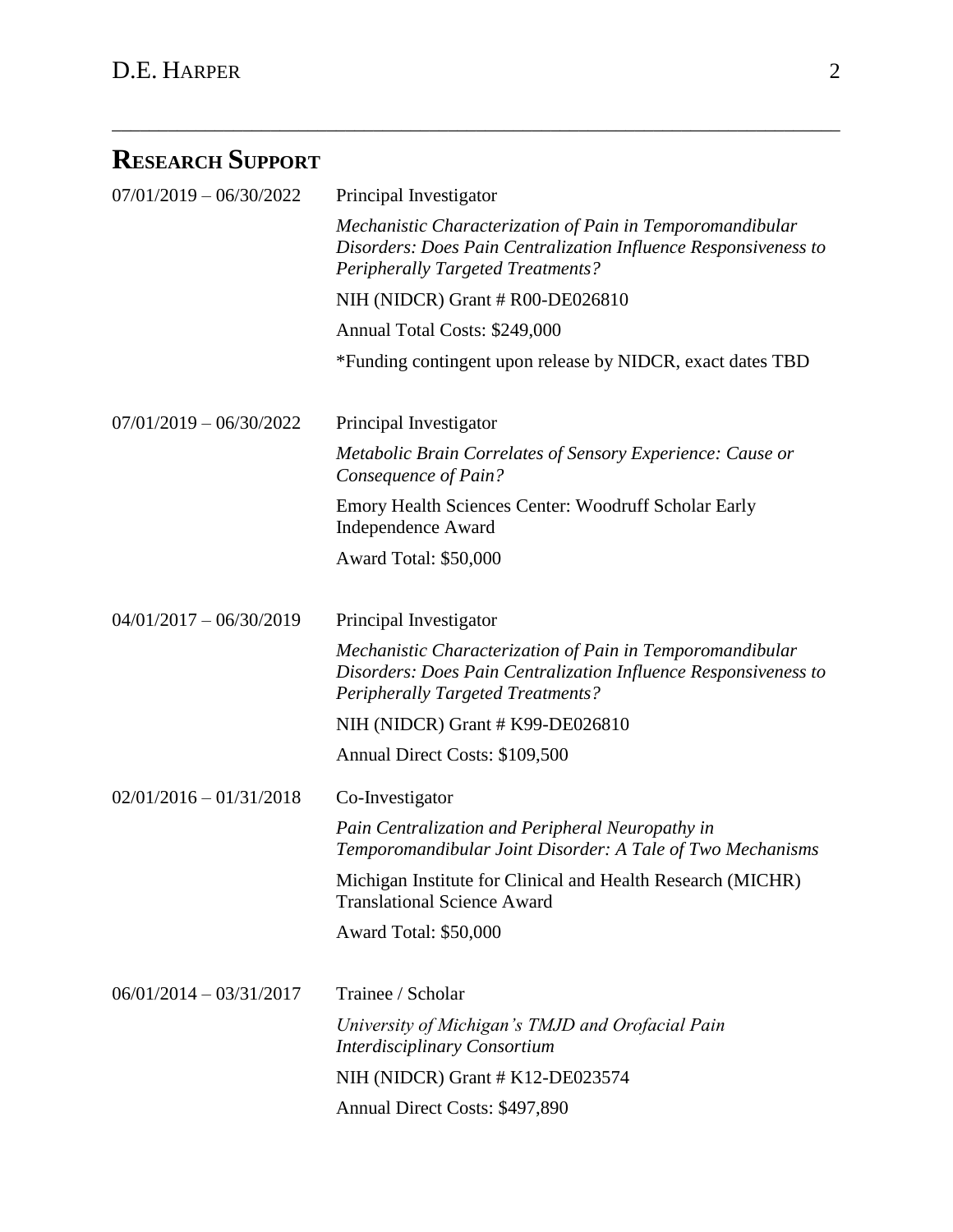## **AWARDS AND HONORS**

| 2019        | American Pain Society G.F. Gebhart J Pain Early Career Investigator Award |
|-------------|---------------------------------------------------------------------------|
| 2018        | Woodruff Scholar Early Independence Award                                 |
| 2014        | <b>TMJ Association Travel Award</b>                                       |
| 2014        | Tanner Award for Excellence in Undergraduate Teaching                     |
| 2013 (Fall) | Chair's Teaching Commendation for Sensation and Perception                |
| 2012 (Fall) | Chair's Teaching Commendation for Sensation and Perception                |
|             | 2012 (Spring) Chair's Teaching Commendation for Sensation and Perception  |
| 2012        | Psi Chi Award for Outstanding Teaching                                    |
| 2011 (Fall) | Chair's Teaching Commendation for Sensation and Perception                |
|             | 2011 (Spring) Chair's Teaching Commendation for Biological Psychology     |
| 2010        | King Research Excellence Award                                            |
| 2007        | One-year Merit Assistantship from the UNC Graduate School                 |
|             |                                                                           |

\_\_\_\_\_\_\_\_\_\_\_\_\_\_\_\_\_\_\_\_\_\_\_\_\_\_\_\_\_\_\_\_\_\_\_\_\_\_\_\_\_\_\_\_\_\_\_\_\_\_\_\_\_\_\_\_\_\_\_\_\_\_\_\_\_\_\_\_\_\_\_\_\_\_\_\_\_\_

\_\_\_\_\_\_\_\_\_\_\_\_\_\_\_\_\_\_\_\_\_\_\_\_\_\_\_\_\_\_\_\_\_\_\_\_\_\_\_\_\_\_\_\_\_\_\_\_\_\_\_\_\_\_\_\_\_\_\_\_\_\_\_\_\_\_\_\_\_\_\_\_\_\_\_\_\_\_

\_\_\_\_\_\_\_\_\_\_\_\_\_\_\_\_\_\_\_\_\_\_\_\_\_\_\_\_\_\_\_\_\_\_\_\_\_\_\_\_\_\_\_\_\_\_\_\_\_\_\_\_\_\_\_\_\_\_\_\_\_\_\_\_\_\_\_\_\_\_\_\_\_\_\_\_\_

## **PROFESSIONAL AFFILIATIONS**

| $2017$ – Present | American Association for Dental Research             |
|------------------|------------------------------------------------------|
| $2017$ – Present | <b>International Association for Dental Research</b> |
| $2014$ – Present | <b>American Pain Society</b>                         |
| $2012$ – Present | Society for Neuroscience                             |
| $2012$ – Present | International Association for the Study of Pain      |
|                  |                                                      |

## **PROFESSIONAL SERVICES**

### **Study Sections**

| 2018                   | Member of NIDCR Special Emphasis Panel ZDE1 MH (15) |
|------------------------|-----------------------------------------------------|
| <b>Ad Hoc Reviewer</b> |                                                     |
| 2018-2019              | Journal of Pain $(6)$                               |
| 2016-2018              | Pain $(5)$                                          |
| 2017-2018              | Journal of Pain Research (4)                        |
| 2017-2018              | Pain Medicine (4)                                   |
| 2016-2017              | <b>JDR</b> Clinical & Translational Research (2)    |
|                        |                                                     |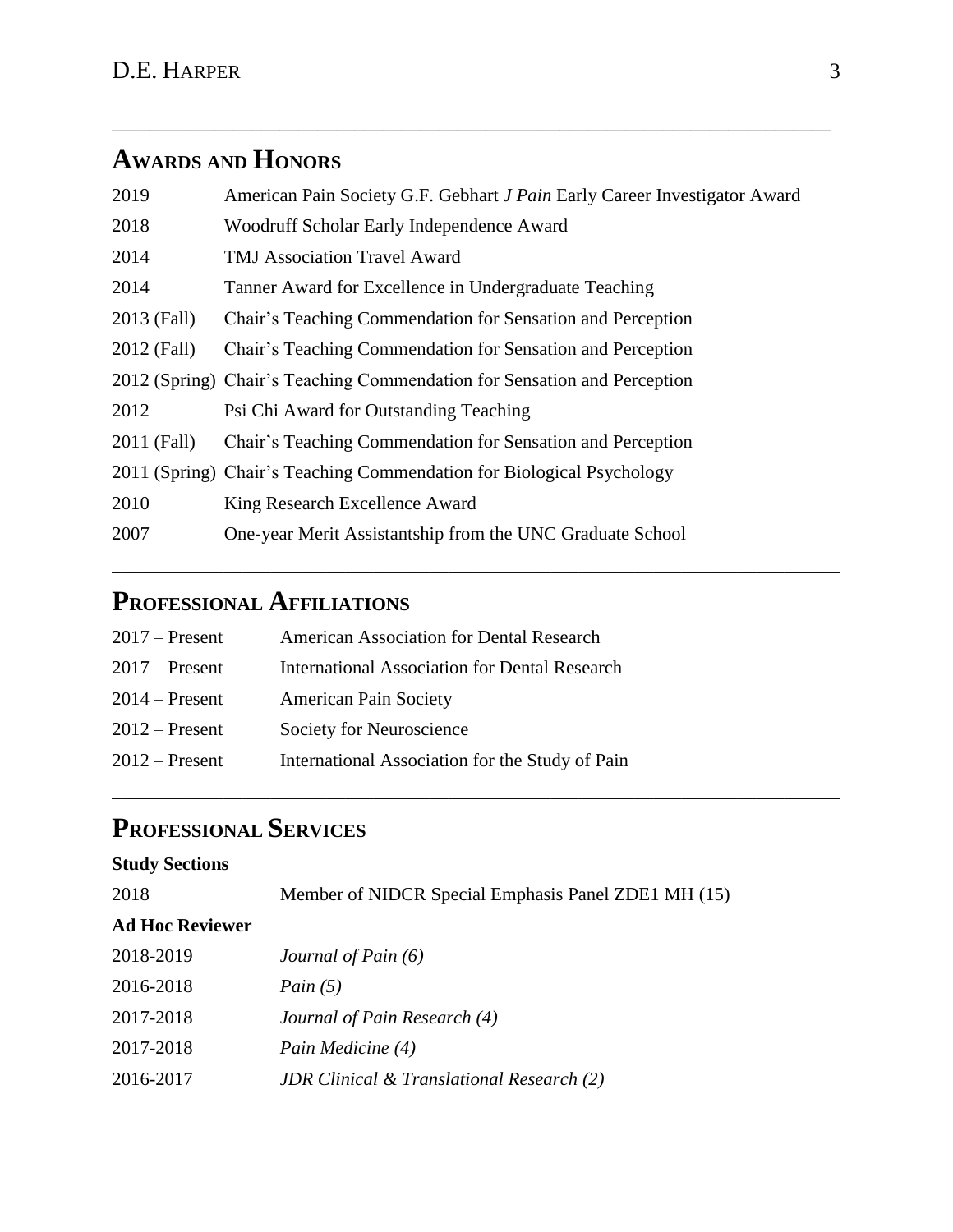### D.E. HARPER 4

| 2015, 2017 | Arthritis and Rheumatism (2)         |  |
|------------|--------------------------------------|--|
| 2018       | <b>Brain Sciences</b>                |  |
| 2017       | European Journal of Pain             |  |
| 2017       | Journal of Dental Research           |  |
| 2017       | Pain Research and Management         |  |
| 2017       | Arthritis Care & Research            |  |
| 2016       | Journal of Psychosomatic Research    |  |
| 2016       | The Open Dentistry Journal           |  |
| 2014       | Seminars in Arthritis and Rheumatism |  |
|            |                                      |  |

### **TEACHING**

### **Institutional**

| 2018      | Guest Lecturer: Health Psychology (PSYCH455), Pain, Neurocognition, and the<br>Opioid Crisis, University of Michigan – Dearborn, February 14                                                                                                                                 |
|-----------|------------------------------------------------------------------------------------------------------------------------------------------------------------------------------------------------------------------------------------------------------------------------------|
| 2014      | Guest Lecturer: Cognitive Neuroscience of Pain (PSYCH447), Peripheral Pain<br>Mechanisms, University of Michigan, September 15                                                                                                                                               |
| 2011-2014 | Teaching Fellow (Instructor of Record): Sensation and Perception (PSYC225),<br>University of North Carolina<br>Spring 2014 (44 students), Fall 2013 (42 students), Spring 2013 (44 students),<br>Fall 2012 (45 students), Spring 2012 (44 students), Fall 2011 (44 students) |
| 2010-2011 | Teaching Fellow (Instructor of Record): Biological Psychology (PSYC220),<br>University of North Carolina<br>Spring 2011 (44 students), Fall 2010 (43 students), Spring 2010 (34 students)                                                                                    |
| 2009      | Teaching Assistant: Biological Psychology (PSYC 220), University of North<br>Carolina<br>Fall 2009 (115 students)                                                                                                                                                            |

#### **Undergraduate Mentoring**

*Honors Thesis Committee Member*

Kelly Barry (2014), Michael Oehler (2013), John Irvin (2011), Quinn Tracy (2011),

and Trevor Brothers (2010)

*Mentor for Honors in Psychology (PSYC 693H; PSYC 694H) Students*

 Kelly Barry (2013-2014), Michael Oehler (2012-2013), John Irvin (2010-2011), and Quinn Tracy (2010-2011)

*Mentor for Independent Research (PSYC395) Students*

Kelly Barry (2012-2013), Ryan McManus (2012-2013), Michael Oehler (2011-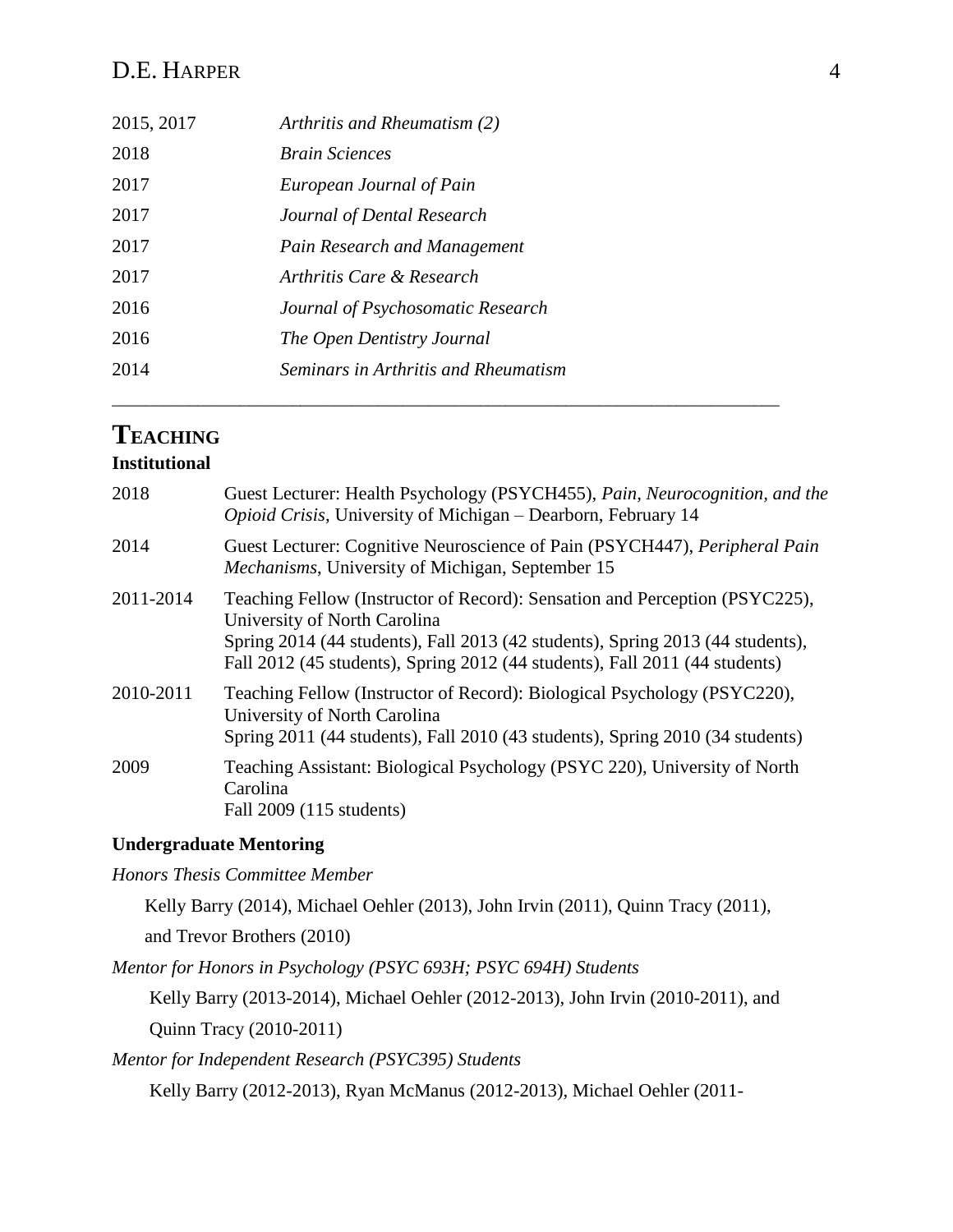2012), Lauren Baldwin (2011-2012), John Irvin, (2009-2010), and Timothy Waer (2010)

\_\_\_\_\_\_\_\_\_\_\_\_\_\_\_\_\_\_\_\_\_\_\_\_\_\_\_\_\_\_\_\_\_\_\_\_\_\_\_\_\_\_\_\_\_\_\_\_\_\_\_\_\_\_\_\_\_\_\_\_\_\_\_\_\_\_\_\_\_\_\_\_\_\_\_\_\_\_

## **BIBLIOGRAPHY**

#### **Peer-Reviewed Publications**

- 1. Dabiri D, **Harper DE,** Kapila Y, Kruger GH, Clauw DJ, Harte S. (2018). Applications of sensory and physiological measurement in oral-facial dental pain. *Special Care in Dentistry,* 38, 395-404.
- 2. Schrepf A, Williams DA, Gallop R, Naliboff B, Basu N, Kaplan C, **Harper DE**, Landis JR, Clemens JQ, Strachan E, Griffith JW, Afari N, Hassett A, Pontari MA, Clauw DJ, Harte SE. (2018). Sensory sensitivity and symptom severity represent unique dimensions of chronic pain: A MAPP Research Network study. *Pain,* 159, 2002-2011.
- 3. **Harper DE**, Ichesco E, Schrepf A, Hampson JP, Clauw DJ, Schmidt-Wilcke T, Harris RE, Harte SE. (2018). Resting functional connectivity of the periaqueductal gray is associated with normal inhibition and pathological facilitation in conditioned pain modulation. *Journal of Pain,* 19(6) 635.e1-635.e15. \*\*\*Also featured on journal cover
- 4. **Harper DE**, Ichesco E, Schrepf A, Halvorson M, Puiu T, Clauw DJ, Harris RE, Harte SE. (2018). Relationships between brain metabolite levels, functional connectivity, and negative mood in urologic chronic pelvic pain syndrome patients compared to controls: A MAPP research network study. *Neuroimage Clinical,* 17, 570-578.
- 5. Thomas N, **Harper DE**, Aronovich S. (2018). Does temporomandibular joint effusion on MRI correlate with signs and symptoms of TMJ disease? *British Journal of Oral and Maxillofacial Surgery,* 56(2), 96-100.
- 6. **Harper DE**, Hollins M. (2017). Conditioned pain modulation dampens the thermal grill illusion. *European Journal of Pain*, 21(9), 1591-1601.
- 7. **Harper DE**, Shah Y\*, Ichesco E, Gerstner GE, Peltier SJ. (2016). Multivariate classification of pain-evoked brain activity in temporomandibular disorder. *Pain Reports*, 1(3): e572. \*Co-1<sup>st</sup> author
- 8. Schrepf A, **Harper DE\***, Harte SE, Wang H, Ichesco E, Hampson JP, Zubieta JK, Clauw DJ, Harris RE. (2016). Endogenous opioidergic dysregulation of pain in fibromyalgia: a PET and fMRI study. *Pain*, 157(10), 2217-2225. **\*Co-1 st author**
- 9. **Harper DE**, Schrepf A, Clauw DJ. (2016). Pain mechanisms and centralized pain in temporomandibular disorders. *Journal of Dental Research*, 95(10), 1102-1108.
- 10. Schrepf A, **Harper DE**, Williams DA, Hassett AL, Harte SE. (2016). Somatic awareness and tender points in a community sample. *Journal of Pain*, 17(2): 1281-1290. PM27589911/PMC5125857
- 11. Shtein RM, **Harper DE**, Pallazola V, Harte SE, Hussain M, Sugar A, Williams DA, Clauw DJ. (2016). Discordant dry eye disease. *Transactions of the American Ophthalmological Society*, 114, T4. PMC5189926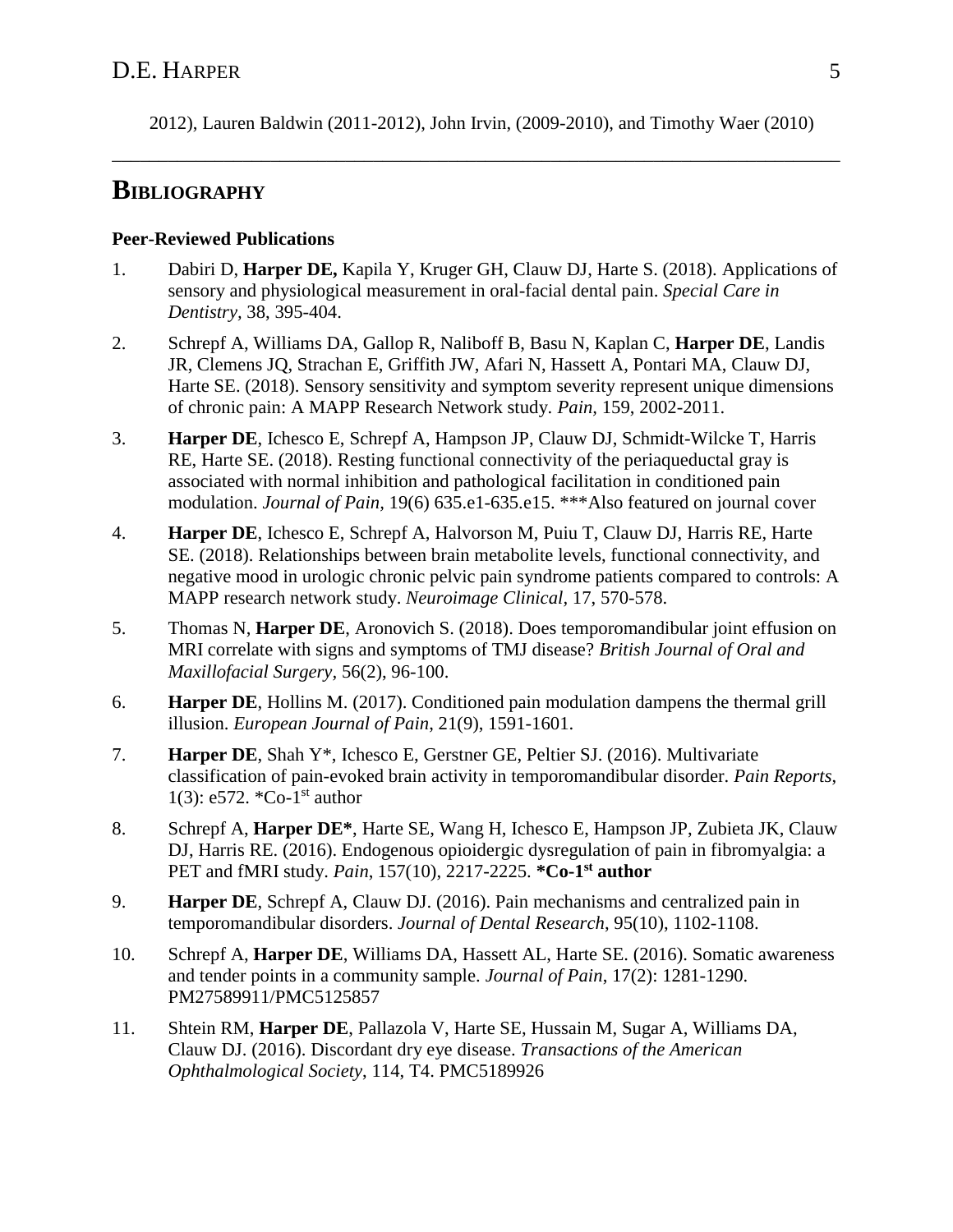- 12. **Harper DE,** Hollins M. (2014). Coolness both underlies and protects against the painfulness of the thermal grill illusion. *Pain,* 155(4)*,* 801-807.
- 13. Hollins M, McDermott K, **Harper D**. (2014). How does vibration reduce pain? *Perception,* 43(1), 70-84.
- 14. **Harper DE** and Hollins M. (2012). Is touch gating due to sensory or cognitive interference? *Pain,*153, 1082-1090.
- 15. Hollins M, **Harper D**, Maixner W. (2011). Changes in pain from a repetitive thermal stimulus: The roles of adaptation and sensitization. *Pain,* 152, 1583-1590.
- 16. Hollins M, **Harper D**, Maixner W. (2009). Response to the letter to the editor by Van Damme and colleagues. *Pain,* 144, 343-344.
- 17. Hollins M, **Harper D**, Gallagher S, Owings EW, Lim PF, Miller V, Siddiqi MQ, Maixner W. (2009). Perceived intensity and unpleasantness of cutaneous and auditory stimuli: An evaluation of the generalized hypervigilance hypothesis. *Pain,* 141, 215-221.
- 18. Hollins M, Lorenz F, **Harper D**. (2006). Somatosensory coding of roughness: The effect of texture adaptation in direct and indirect touch. *Journal of Neuroscience,* 26*,* 5582- 5588.

#### **Invited Talks**

- 1. **Harper DE**. Altered limbic metabolite levels and functional connectivity in patients with chronic urologic pain. Society of Urodynamics, Female Pelvic Medicine & Urogenital Reconstruction (SUFU) Winter Meeting, Miami FL, February 26, 2019.
- 2. **Harper DE**. Overview of orofacial pain with emphasis on underlying pain mechanisms. University of Detroit Mercy School of Dentistry Seminar Series, February 8, 2019.
- 3. **Harper DE**. Turn it Up! Neuroimaging Reveals Possible Brain Mechanisms Underlying Perceptual Amplification in Chronic Pain. Emory University Pharmacology and Chemical Biology Seminar Series, Atlanta GA, May 15, 2018.
- 4. **Harper DE**. When one size does not fit all: Towards tailoring treatments to mechanisms in chronic pain patients. Interdisciplinary Pain Grand Rounds, Kansas University Medical Center, Kansas City KS, December 12, 2017.
- 5. **Harper DE**. Centralized pain phenotypes in temporomandibular disorders and other chronic pain conditions. Annual Moyers Presymposium for Dental Research, University of Michigan, Ann Arbor MI, March 2016.
- 6. **Harper DE**. The Thermal Grill Illusion: New Light on an Old Problem. UNC Center for Pain Research and Innovation Seminar Series, UNC, Chapel Hill NC, 2013.

### **Abstracts & Presentations**

1. **Harper DE**, Harris RE, Ichesco E, Robertson-Plouch C, Hanif S, Clauw DJ, Arnold L, Harte SE. Poster Presentation. Heightened excitatory tone in the insular and cingulate cortices is associated with widespread pain, endogenous pain facilitation, and multisensory hypersensitivity in knee osteoarthritis patients. International Association for the Study of Pain, Boston MA, September 2018.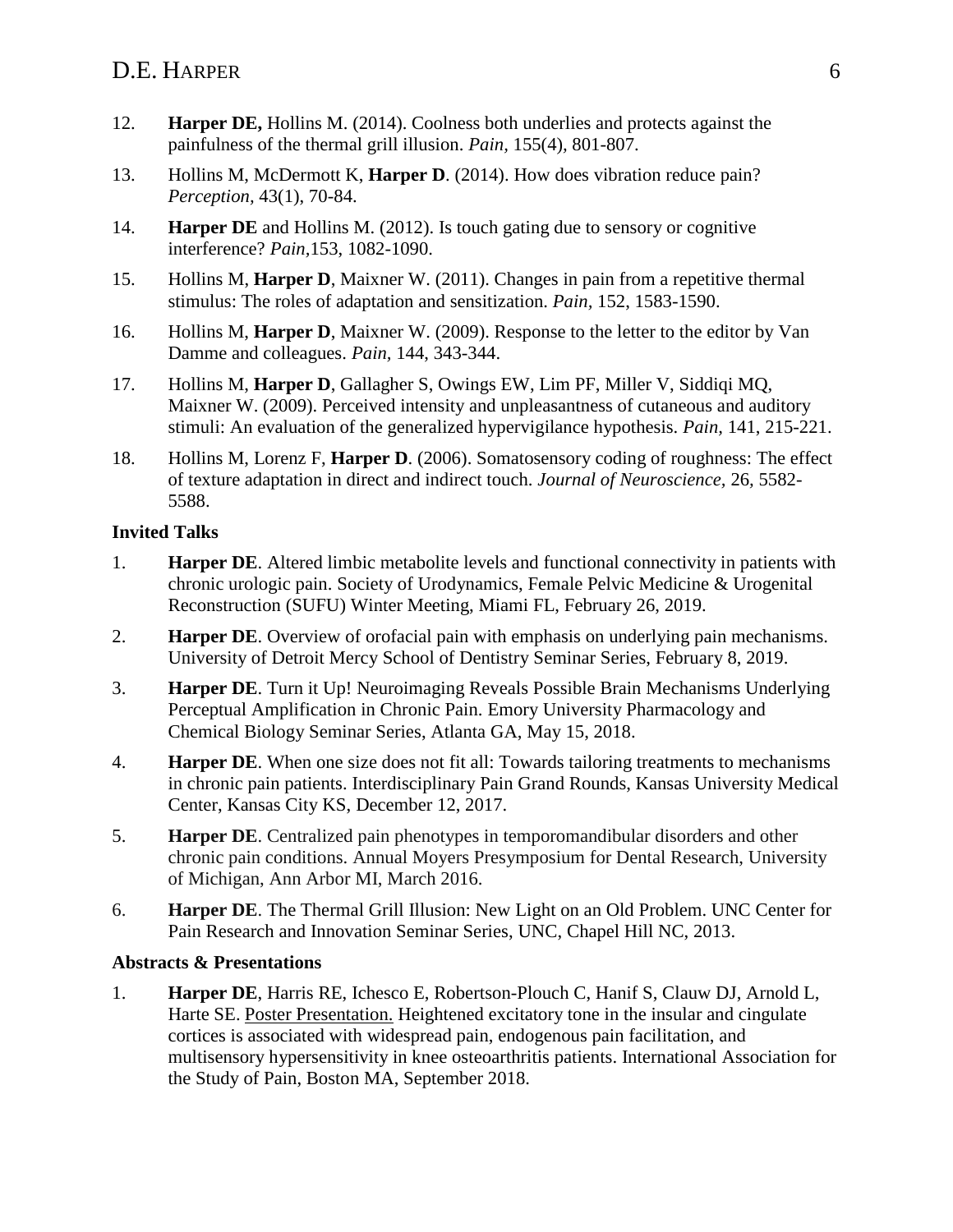### D.E. HARPER 7

- 2. Ichesco E, Peltier SJ, **Harper DE**, Pauer L, Clauw DJ, Harris RE. Poster Presentation. Resting Brain Connectivity Predicts Differential Pharmacologic Response in Individual Fibromyalgia Patients. International Association for the Study of Pain, Boston MA, September 2018.
- 3. Carver K, **Harper DE**, Aronovich S. Oral Presentation. A Pilot Study of Outcomes of Temporomandibular Joint Procedures in Surgical Patients with Fibromyalgia. American Academy of Craniomaxillofacial Surgeons, Portland OR, May 2018.
- 4. **Harper DE**, Schrepf A, Ichesco E, Aronovich S, Ashman L, Kochlefl L, Clauw DJ, Harris RE, Harte SE. Poster Presentation. Auditory hypersensitivity in temporomandibular disorder is associated with perigenual anterior cingulate cortex metabolite levels. *Journal of Pain*, 19, Supplement 1, S55-S56, March 2018.
- 5. Harte SE, Ichesco E, **Harper DE**, Harris RE, Clauw DJ, Arnold LM. Poster Presentation. Functional connectivity MRI displays evidence of centralized pain in patients with knee osteoarthritis. *Journal of Pain*, 19, Supplement 1, S56, March 2018.
- 6. **Harper DE,** Ichesco E, Schrepf A, Clauw DJ, Harris RE, Harte SE. Poster Presentation. Brain metabolite levels, functional connectivity, and negative mood in urological chronic pelvic pain syndrome: A study of the MAPP Research Network. European Pain Federation EFIC, Copenhagen, Denmark, September 2017.
- 7. Thomas N, **Harper DE**, Aronovich S. Oral Presentation. Should we screen for fibromyalgia and neuropathic pain in TMD? American Association of Oral and Maxillofacial Surgery, San Francisco, CA, 2017.
- 8. **Harper DE**, Schrepf A, Harte SE, Wang H, Ichesco E, Hampson J, Zubieta JK, Clauw DJ, Harris RE. Poster Presentation. Central opioidergic dysregulation in fibromyalgia: A PET and fMRI study. International Association for the Study of Pain, Yokohama, Japan, October 2016.
- 9. Schrepf A, **Harper DE**, Williams DA, Hassett AL, Harte SE. Poster Presentation. Somatic awareness and tender points in a community sample. International Association for the Study of Pain, Yokohama, Japan, October 2016.
- 10. **Harper DE,** Ichesco E, Hampson JP, Clauw DJ, Schmidt-Wilcke T, Harris, RE, Harte SE: Poster Presentation. Abnormalities in brainstem descending inhibitory structures could explain the deficient conditioned pain modulation commonly observed in fibromyalgia patients. Society for Neuroscience, Washington DC, October 2015.
- 11. Ichesco, E, Hampson JP, **Harper DE**, Harte SE, Clauw DJ, Harris RE, Schmidt-Wilcke T: Poster Presentation. Milnacipran modifies resting brain functional connectivity in fibromyalgia. Human Brain Mapping. Honolulu, HI, 2015.
- 12. **Harper DE,** Ichesco E, Shah Y, Gerstner GE, Peltier SJ: Poster Presentation. Support vector machines used to classify evoked pain responses in temporomandibular joint disorder patients and healthy controls. NIDCR Trainee Meeting; Boston, MA, 2015.
- 13. **Harper DE,** Pallazola V, Williams DA, Harte S, Clauw DJ, Shtein R: Poster & Oral Presentation. Confocal microscopy reveals nerve fiber similarities in fibromyalgia and idiopathic chronic dry eye. *TMJ Science*, 7(1), 2014.